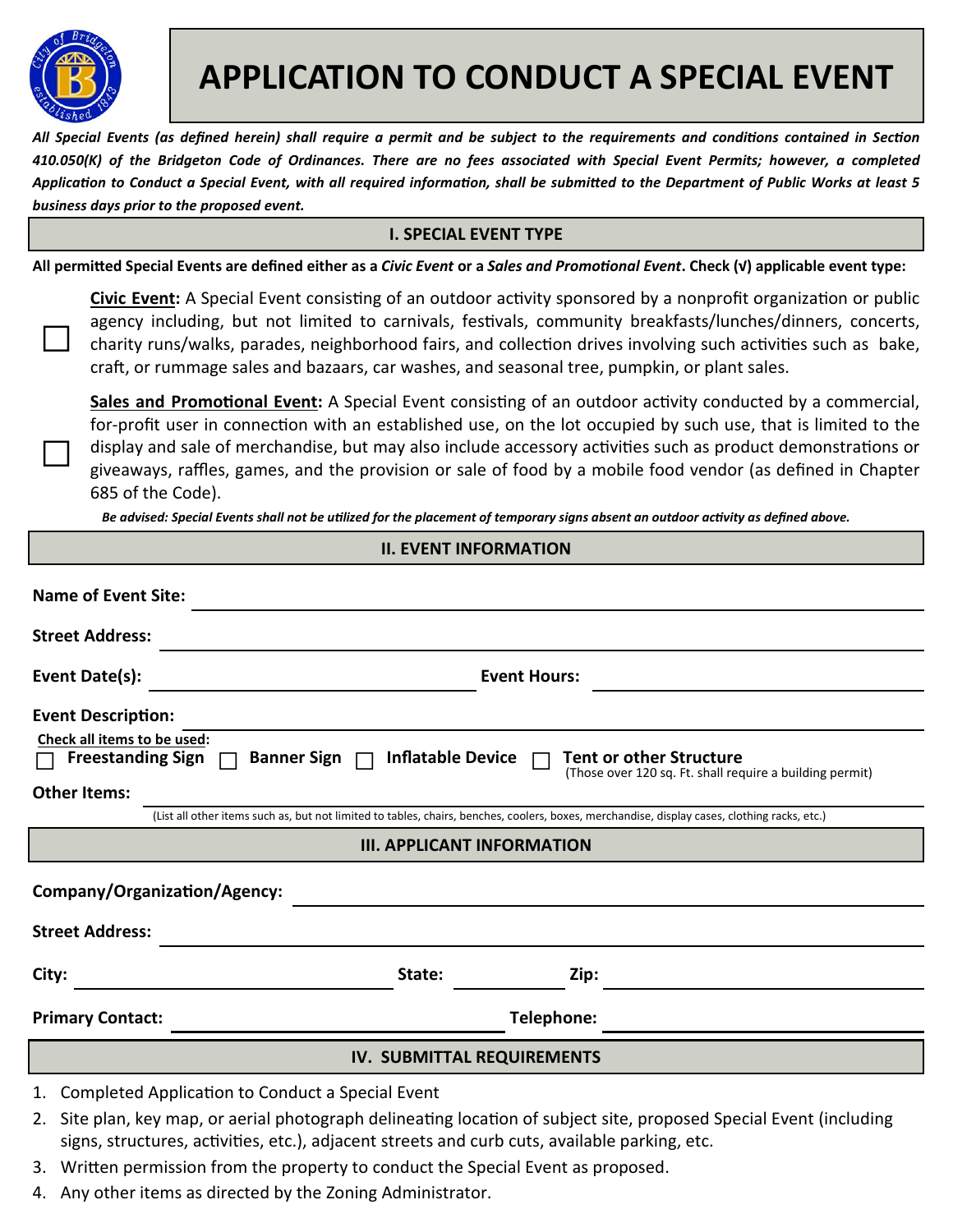#### **1) CIVIC EVENTS**

- a. Shall satisfy the General Conditions for Special Events delineated below.
- b. Shall be permitted within any "B" or "M" Zoning District or on any on any lot occupied by a church, school, or nonprofit organization. Notwithstanding the foregoing, charity runs/walks and parades may occur on public right-of-way and private streets so long as permission is granted from the owner of the right-of-way or private street.
- c. The length of each Civic Event shall not exceed three (3) consecutive days, except for seasonal tree, pumpkin, or plant sales, which may occur within a single period not exceeding forty five (45) consecutive days.
- d. Shall occur no more than three (3) times per calendar year, however, a seasonal tree, pumpkin, or plant sale shall not count towards the number of allowable Civic Events.

### **2) SALES AND PROMOTIONAL EVENTS**

- a. Shall satisfy the General Conditions for Special Events delineated below.
- b. Shall be permitted within any "B" or "M" Zoning District.
- c. The length of each Sales and Promotional Event shall not exceed three (3) consecutive days, except for a "grand opening," which may occur within a single period not exceeding fourteen (14) consecutive days.
- d. Shall occur no more than three (3) times per calendar year, except a "grand opening" Sales and Promotional Event shall not count towards the number of allowable Sales and Promotional Events provided such "grand opening" is associated with a new license and occupancy permit being issued for such business.

#### **3) GENERAL CONDITIONS FOR ALL SPECIAL EVENTS**

- a. As a condition to the grant of a Special Event permit, the applicant shall provide written evidence establishing that permission of the property owner has been granted to conduct the Special Event as proposed.
- b. The Special Event shall be conducted at least thirty (30) feet from any dwelling on adjacent properties. However, carnivals shall be conducted at least one hundred (100) feet from any dwelling located in a residentially zoned district.
- c. Special Events may utilize tents and other temporary structures, however, such structures with floor areas in excess of one hundred twenty (120) square feet shall require a building permit.
- d. Special Events may utilize inflatable devices, as defined herein, provided the applicant for a Special Event permit has submitted manufacturer documentation and/or calculations demonstrating the anchoring system to be utilized to demonstrate safety of said device; and that such device does not wave, flutter or move back and forth or up and down.
- e. Special Events may utilize signage as permitted herein.
- f. Tents or other temporary structures, inflatable devices, and Special Event signage shall not be located within the thirty (30) feet sight triangle of a driveway or street or within ten (10) feet of a side property line.
- g. No tent or other temporary structure, inflatable device, or sign shall exceed the height allowed, as measured from the ground, for structures for the Zoning District in which it is located.
- h. Tents or other temporary structures, inflatable devices, and signs shall pose no unusual fire or other hazard and shall have received all safety and other inspections and approvals required by State or local law in order to be operated or utilized.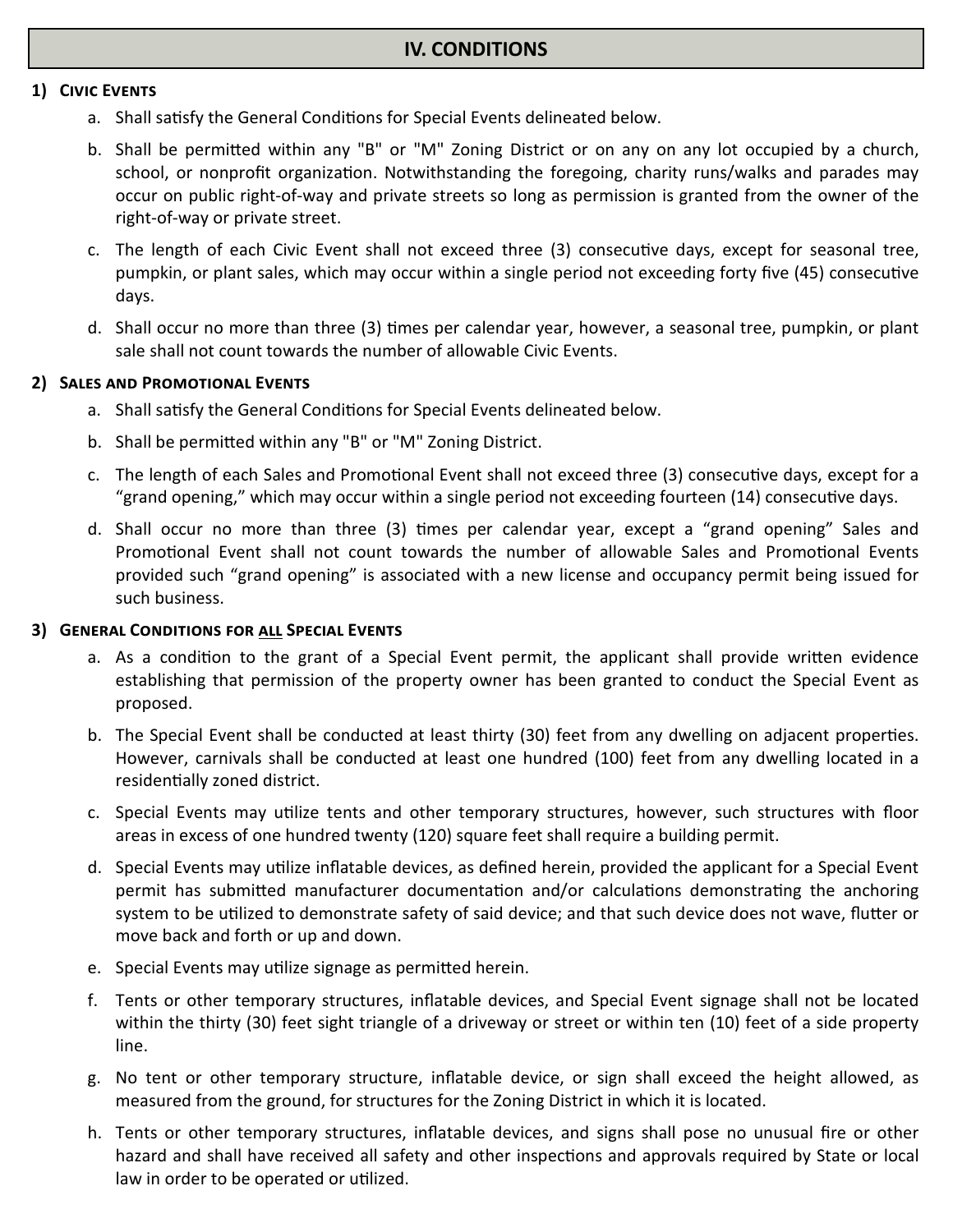- i. Outdoor activities, other than the continued placement of signs, tents or other temporary structures, and inflatable devices (as authorized herein), shall not be conducted earlier than 9:00 A.M. or later than 11:00 P.M.
- j. No outdoor activities shall block traffic movement on any street.
- k. The use of any sound system shall be controlled as not to become a nuisance to adjacent properties.
- l. Any light source shall be shielded or directed downwards so that the lighting element is not visible at or beyond the property lines of the parcel or lot on which the Special Event is located.
- m. Flashing and moving lights shall not be utilized, except that carnivals may employ up to two (2) arc-light devices
- n. Adequate parking facilities shall be provided in an amount to be determined by the Zoning Administrator based on the intensity of the primary use of the property and that of the Special Event. Special Event parking shall be on a hardened surface to include such materials as asphalt, concrete, paver brick, compacted sand, compacted gravel, clay, or other material as approved by the City Engineer.
- o. Available sanitation facilities shall be adequate to meet the requirements of the expected attendance of the Special Event; and any temporary restroom facilities shall be approved for use by the St. Louis County Health Department.
- p. Mobile food vendors shall be permitted in conjunction with a Special Event permit issued pursuant to this Section, provided such permit specifically authorizes the operation of a mobile food vendor.
- q. Such other conditions as the Zoning Administrator, City Engineer, Chief of Police or the applicable Fire District finds necessary to protect the general welfare of the community.

# **V. SPECIAL EVENT SIGNS & INFLATABLE DEVICES**

## **DEFINITIONS**

**SPECIAL EVENT SIGN:** A sign posted to advertise or draw attention to a Special Event and defined herein as either a Banner Sign or Freestanding Sign, as follows:

- 1. *Banner Sign:* A Special Event sign constructed of cloth, bunting, plastic, paper, or similar material used for advertising purposes attached to or pinned on or from a building wall, retaining wall, or fence.
- 2. *Freestanding Sign:* A Special Event sign supported by 1 or more uprights, posts, or braces affixed in the ground and not attached to any part of a building. Such signs may be double-faced (i.e. parallel opposing). Banners may qualify as freestanding signs provided they are braced by a frame or similar support structure as determined by the Zoning Officer.

*INFLATABLE DEVICE:* Objects or mechanisms used to attract attention, advertise, promote, market, or display goods and/or services, which are inflated with air or gas, or equipped with a portable blower motor that provides a constant flow of air into the device in the likeness of an animate or inanimate object or cartoon figure including but not limited to tethered balloons, blimps, dirigibles, or similar lighter-than-air objects and recreational devices such as inflatable slides and "bounce-houses"

## **REGULATIONS**

## 1) SPECIAL EVENT SIGNAGE - **PERMITTED**

- a. A Special Event may utilize one (1) freestanding Special Event Sign per street frontage of the lot where the Special Event is occurring, provided such signs:
	- i. Have a maximum single sign-face area of twenty four (24) square feet.
	- ii. Do not exceed ten (10) feet in height as measured from the ground to include its structure.